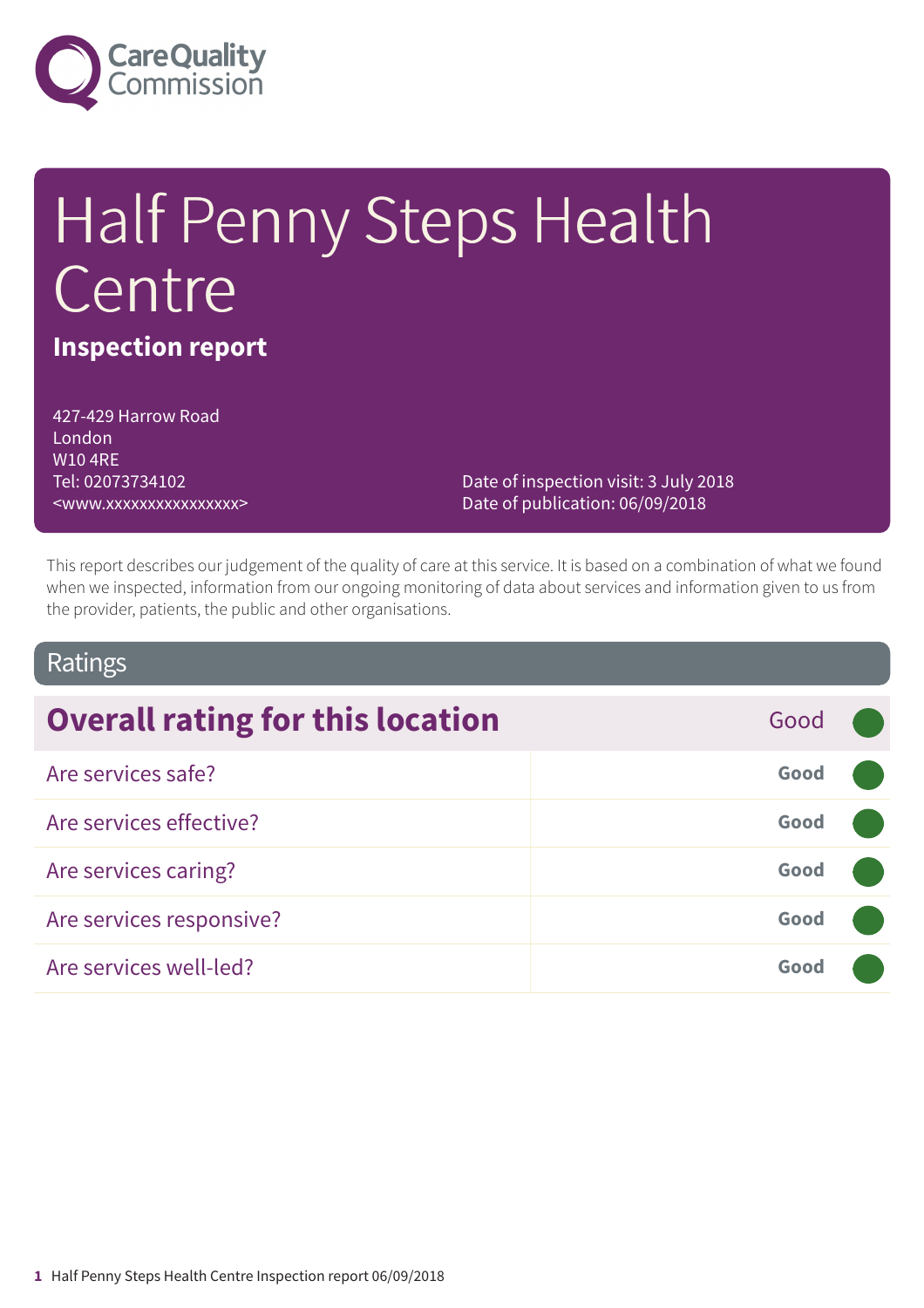# Overall summary

### **This practice is rated as Good overall.**

The key questions at this inspection are rated as:

Are services safe? – Good

Are services effective? – Good

Are services caring? – Good

Are services responsive? – Good

Are services well-led? - Good

We carried out an announced comprehensive inspection at Half Penny Steps Health Centre on 3 July 2018 as part of our inspection programme.

At this inspection we found:

• The practice had clear systems to manage risk so that safety incidents were less likely to happen. When incidents did happen, the practice learned from them and improved their processes.

- The practice routinely reviewed the effectiveness and appropriateness of the care it provided. It ensured that care and treatment was delivered according to evidence- based guidelines.
- Staff involved and treated patients with compassion, kindness, dignity and respect.
- Patients found the appointment system easy to use and reported that they were able to access care when they needed it.
- There was a strong focus on continuous learning and improvement at all levels of the organisation.

**Professor Steve Field** CBE FRCP FFPH FRCGP Chief Inspector of General Practice

**Please refer to the detailed report and the evidence tables for further information.**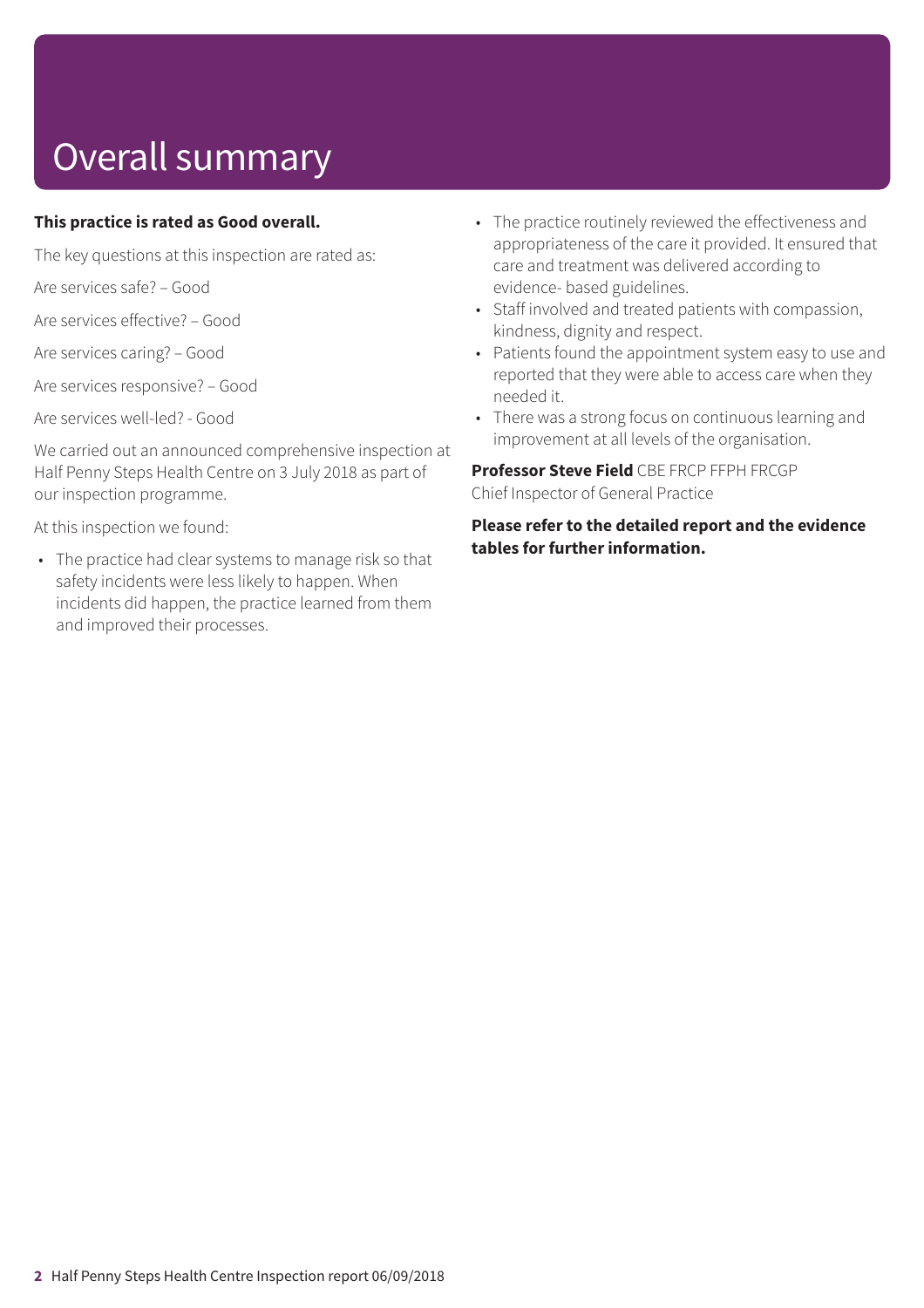### Population group ratings

| <b>Older people</b>                                                        | Good |  |
|----------------------------------------------------------------------------|------|--|
| <b>People with long-term conditions</b>                                    | Good |  |
| <b>Families, children and young people</b>                                 | Good |  |
| Working age people (including those recently retired and<br>students)      | Good |  |
| People whose circumstances may make them vulnerable                        | Good |  |
| People experiencing poor mental health (including people<br>with dementia) | Good |  |

### Our inspection team

Our inspection team was led by a Care Quality Commission (CQC) lead inspector who was accompanied by a GP specialist adviser and a practice nurse specialist adviser (observer).

### Background to Half Penny Steps Health Centre

Half Penny Steps Health Centre, 427- 429 Harrow Road, London W10 4RE, provides primary medical services through a Alternative Provider Medical Services (APMS) contract with the North West London Clinical Commissioning Group. The services are provided from a single location to around 4940 patients.

The area around the practice has a diverse population with high levels of deprivation. A high proportion of the patients registered with the practice are from ethnic minority backgrounds. The practice is registered with the Care Quality Commission to provide the regulated

activities of diagnostic and screening procedures, treatment of disease, disorder and injury, surgical procedures, family planning and maternity and midwifery services.

The practice staff team comprise Practice Manager, Assistant Practice Manager, two salaried GPs, senior health care assistant, health care assistant and ten administrative staff who work a combination of full and part time hours.

The current provider took over the service in October 2017.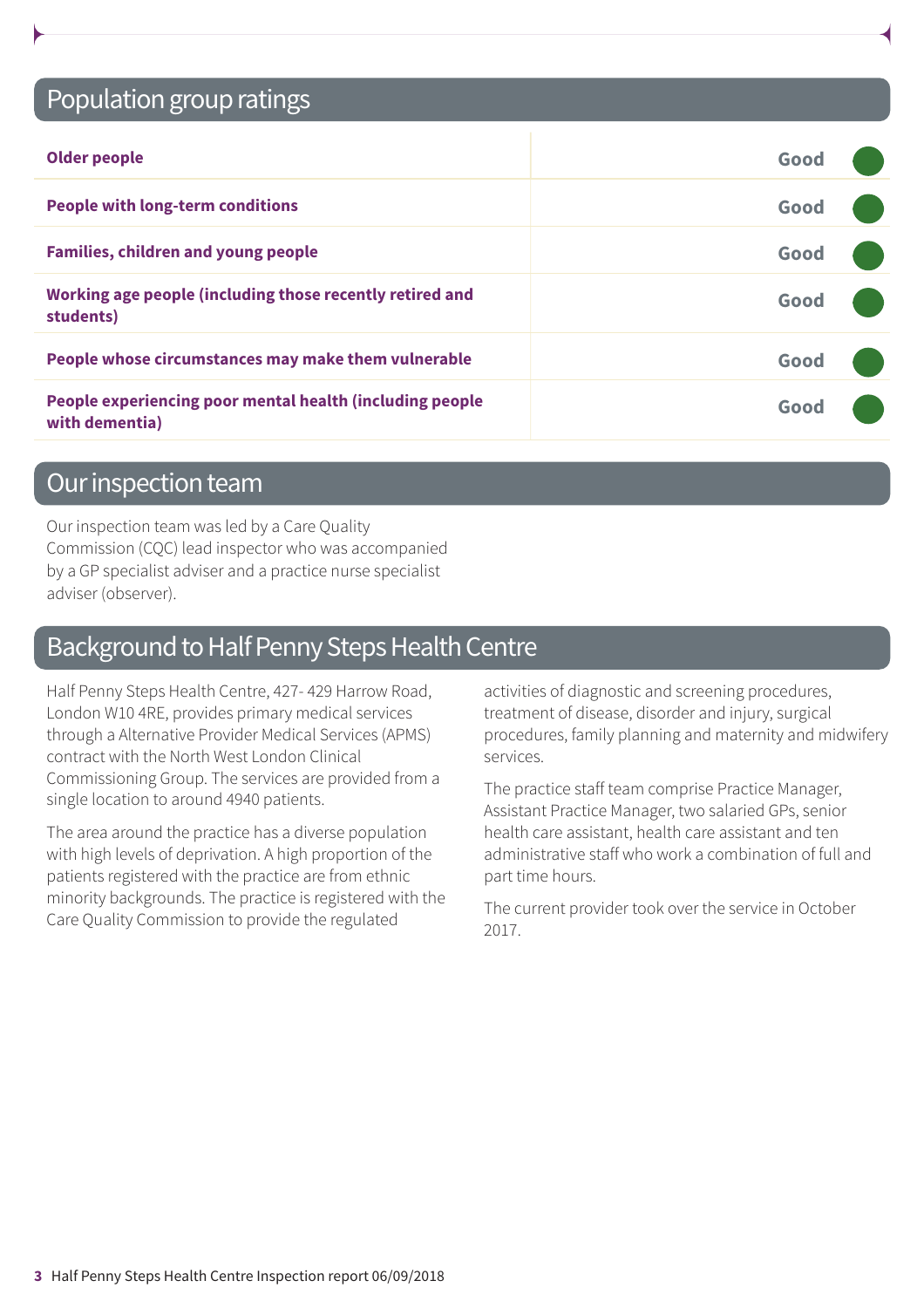# Are services safe?

### **We rated the practice as good for providing safe services.**

### **Safety systems and processes**

The practice had clear systems to keep people safe and safeguarded from abuse.

- The practice had appropriate systems to safeguard children and vulnerable adults from abuse. All staff received up-to-date safeguarding and safety training appropriate to their role. They knew how to identify and report concerns. Learning from safeguarding incidents were available to staff. Staff who acted as chaperones were trained for their role and had received a Disclosure and Barring Service (DBS) check. (DBS checks identify whether a person has a criminal record or is on an official list of people barred from working in roles where they may have contact with children or adults who may be vulnerable.)
- Staff took steps, including working with other agencies, to protect patients from abuse, neglect, discrimination and breaches of their dignity and respect.
- The practice carried out appropriate staff checks at the time of recruitment and on an ongoing basis.
- There was an effective system to manage infection prevention and control.
- The practice had arrangements to ensure that facilities and equipment were safe and in good working order.
- Arrangements for managing waste and clinical specimens kept people safe.

#### **Risks to patients**

There were adequate systems to assess, monitor and manage risks to patient safety.

- Arrangements were in place for planning and monitoring the number and mix of staff needed to meet patients' needs, including planning for holidays, sickness, busy periods and epidemics.
- There was an effective induction system for temporary staff tailored to their role.
- The practice was equipped to deal with medical emergencies and staff were suitably trained in emergency procedures.
- Staff understood their responsibilities to manage emergencies on the premises and to recognise those in need of urgent medical attention. Clinicians knew how to identify and manage patients with severe infections including sepsis.

• When there were changes to services or staff, the practice assessed and monitored the impact on safety.

#### **Information to deliver safe care and treatment**

Staff had the information they needed to deliver safe care and treatment to patients.

- The care records we saw showed that information needed to deliver safe care and treatment was available to staff.
- The practice had systems for sharing information with staff and other agencies to enable them to deliver safe care and treatment.
- Clinicians made timely referrals in line with protocols.

#### **Appropriate and safe use of medicines**

The practice had reliable systems for appropriate and safe handling of medicines.

- The systems for managing and storing medicines, including vaccines, medical gases, emergency medicines and equipment, minimised risks.
- Staff prescribed and administered or supplied medicines to patients and gave advice on medicines in line with current national guidance. The practice had reviewed its antibiotic prescribing and taken action to support good antimicrobial stewardship in line with local and national guidance.
- Patients' health was monitored in relation to the use of medicines and followed up on appropriately. Patients were involved in regular reviews of their medicines.

#### **Track record on safety**

The practice had appropriate safety systems in place.

- There were comprehensive risk assessments in relation to safety issues.
- The practice monitored and reviewed safety using information from a range of sources.

#### **Lessons learned and improvements made**

The practice learned and made improvements when things went wrong.

• Staff understood their duty to raise concerns and report incidents and near misses. Leaders and managers supported them when they did so.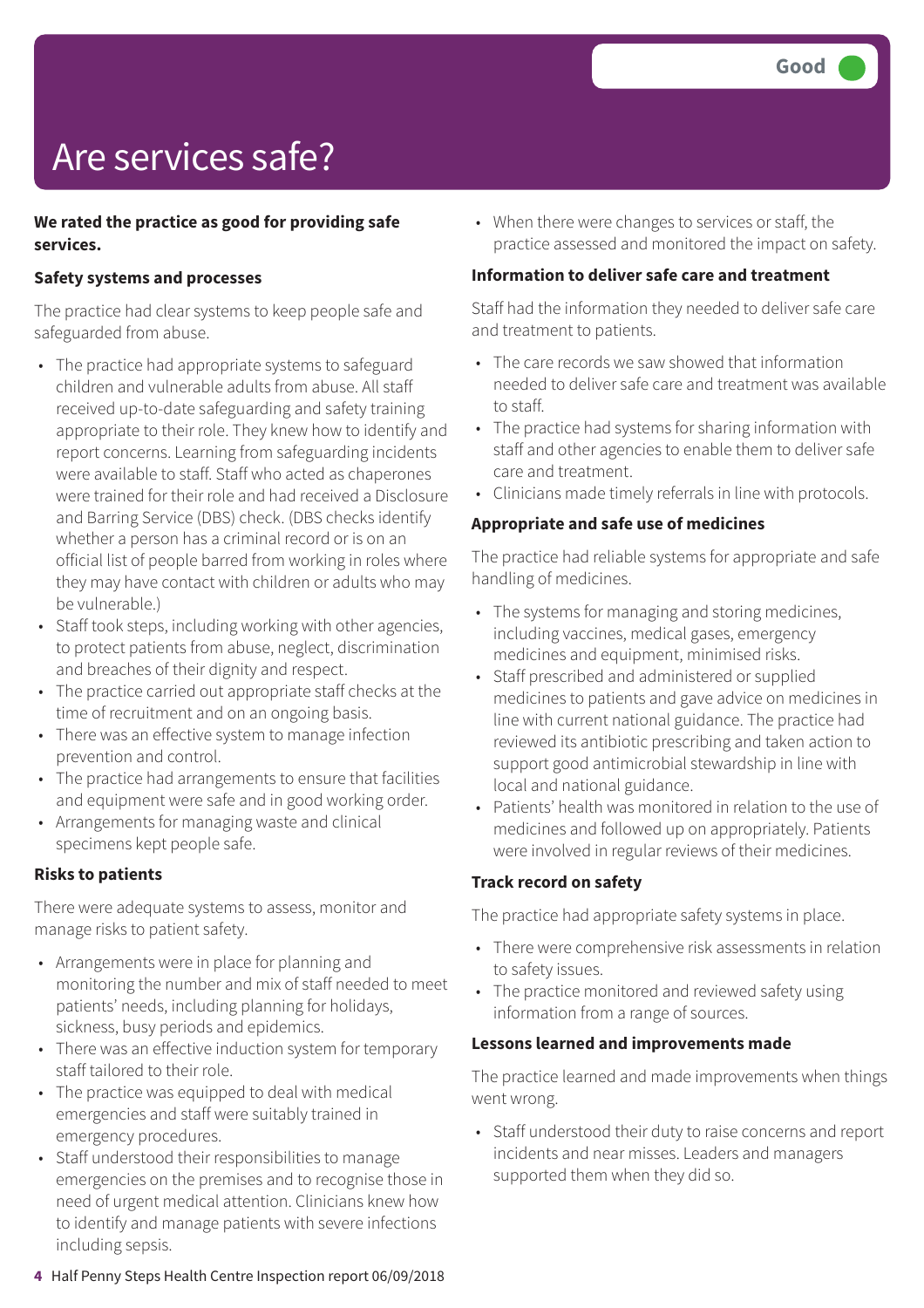### Are services safe?

- There were adequate systems for reviewing and investigating when things went wrong. The practice learned and shared lessons, identified themes and took action to improve safety in the practice.
- The practice acted on and learned from external safety events as well as patient and medicine safety alerts.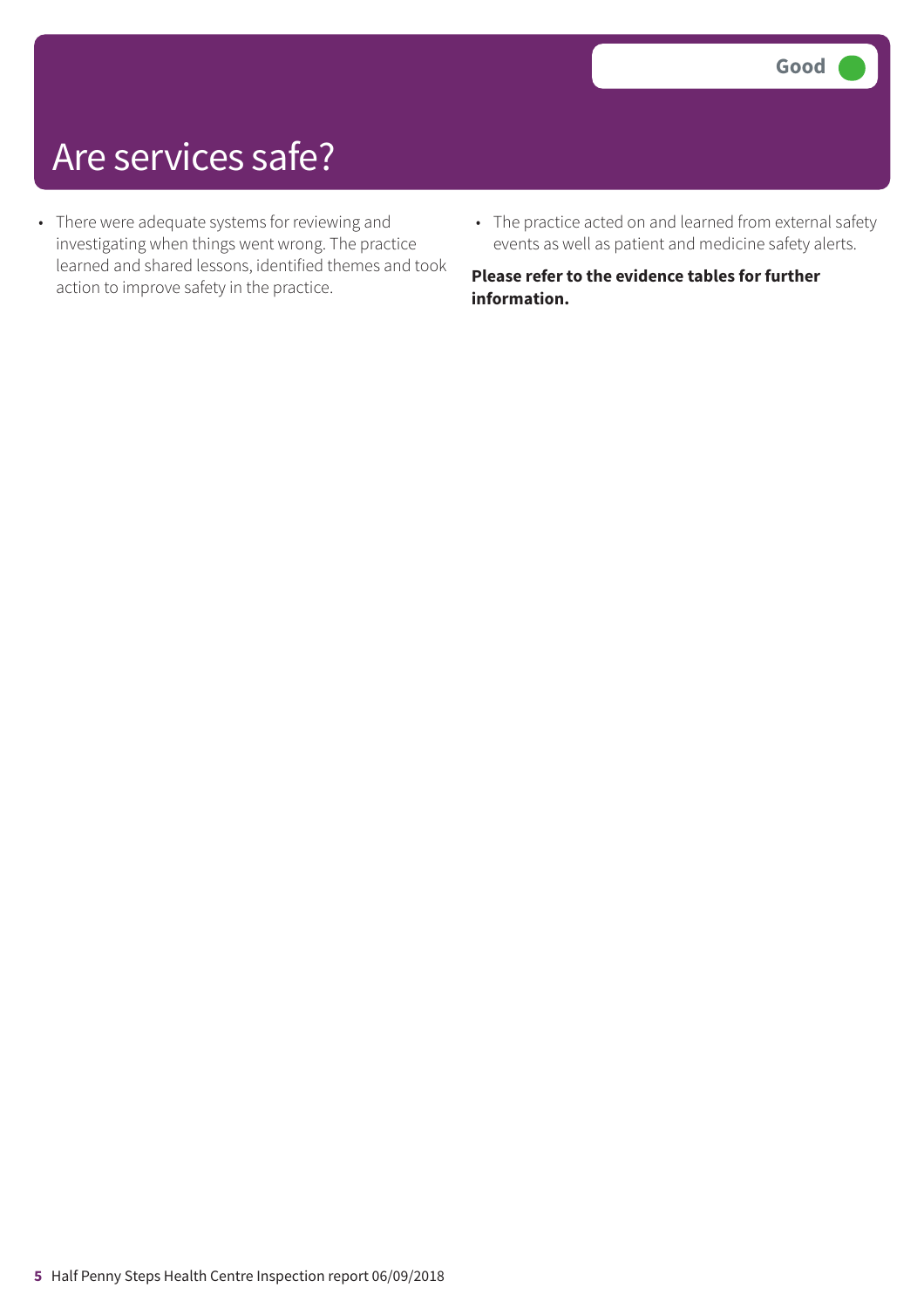## Are services effective?

### **We rated the practice and all of the population groups as good for providing effective services overall.**

### **Effective needs assessment, care and treatment**

The practice had systems to keep clinicians up to date with current evidence-based practice. We saw that clinicians assessed needs and delivered care and treatment in line with current legislation, standards and guidance supported by clear clinical pathways and protocols.

- Patients' immediate and ongoing needs were fully assessed. This included their clinical needs and their mental and physical wellbeing.
- We saw no evidence of discrimination when making care and treatment decisions.
- The practice had implemented an e-messaging service via their website which enabled patients to message the GP with non-urgent medical queries, admin questions and results discussion via the clinical system's messaging service from their mobile phone, tablet or laptop.
- Staff advised patients what to do if their condition got worse and where to seek further help and support.

#### Older people:

- Older patients who are frail or may be vulnerable received a full assessment of their physical, mental and social needs. Those identified as being frail had a clinical review including a review of medication.
- The practice followed up on older patients discharged from hospital. It ensured that their care plans and prescriptions were updated to reflect any extra or changed needs.
- Staff had appropriate knowledge of treating older people including their psychological, mental and communication needs.

People with long-term conditions:

- Patients with long-term conditions had a structured annual review to check their health and medicines needs were being met. For patients with the most complex needs, the GP worked with other health and care professionals to deliver a coordinated package of care.
- Staff who were responsible for reviews of patients with long term conditions had received specific training.
- Adults with newly diagnosed cardiovascular disease were offered statins for secondary prevention. People

with suspected hypertension were offered ambulatory blood pressure monitoring and patients with atrial fibrillation were assessed for stroke risk and treated as appropriate.

- The practice was able to demonstrate how it identified patients with commonly undiagnosed conditions, for example diabetes, chronic obstructive pulmonary disease (COPD), atrial fibrillation and hypertension).
- We saw unpublished data that demonstrated the practice's performance on quality indicators for long term conditions was in line with local and national averages.

Families, children and young people:

- We saw unpublished data that showed Childhood immunisation uptake rates were in line with the target percentage of 90% or above.
- The practice had arrangements for following up failed attendance of children's appointments following an appointment in secondary care or for immunisation.

Working age people (including those recently retired and students):

- We saw unpublished data that showed the practice's uptake for cervical screening was 70% which was below the 80% coverage target for the national screening programme. There had been significant improvement since the provider took over the practice in October 2017.
- Patients had access to appropriate health assessments and checks including NHS checks for patients aged 40-74. There was appropriate follow-up on the outcome of health assessments and checks where abnormalities or risk factors were identified.

People whose circumstances make them vulnerable:

- End of life care was delivered in a coordinated way which took into account the needs of those whose circumstances may make them vulnerable.
- The practice held a register of patients living in vulnerable circumstances including homeless people, travellers and those with a learning disability.
- The practice had a system for vaccinating patients with an underlying medical condition according to the recommended schedule.

People experiencing poor mental health (including people with dementia):

#### **6** Half Penny Steps Health Centre Inspection report 06/09/2018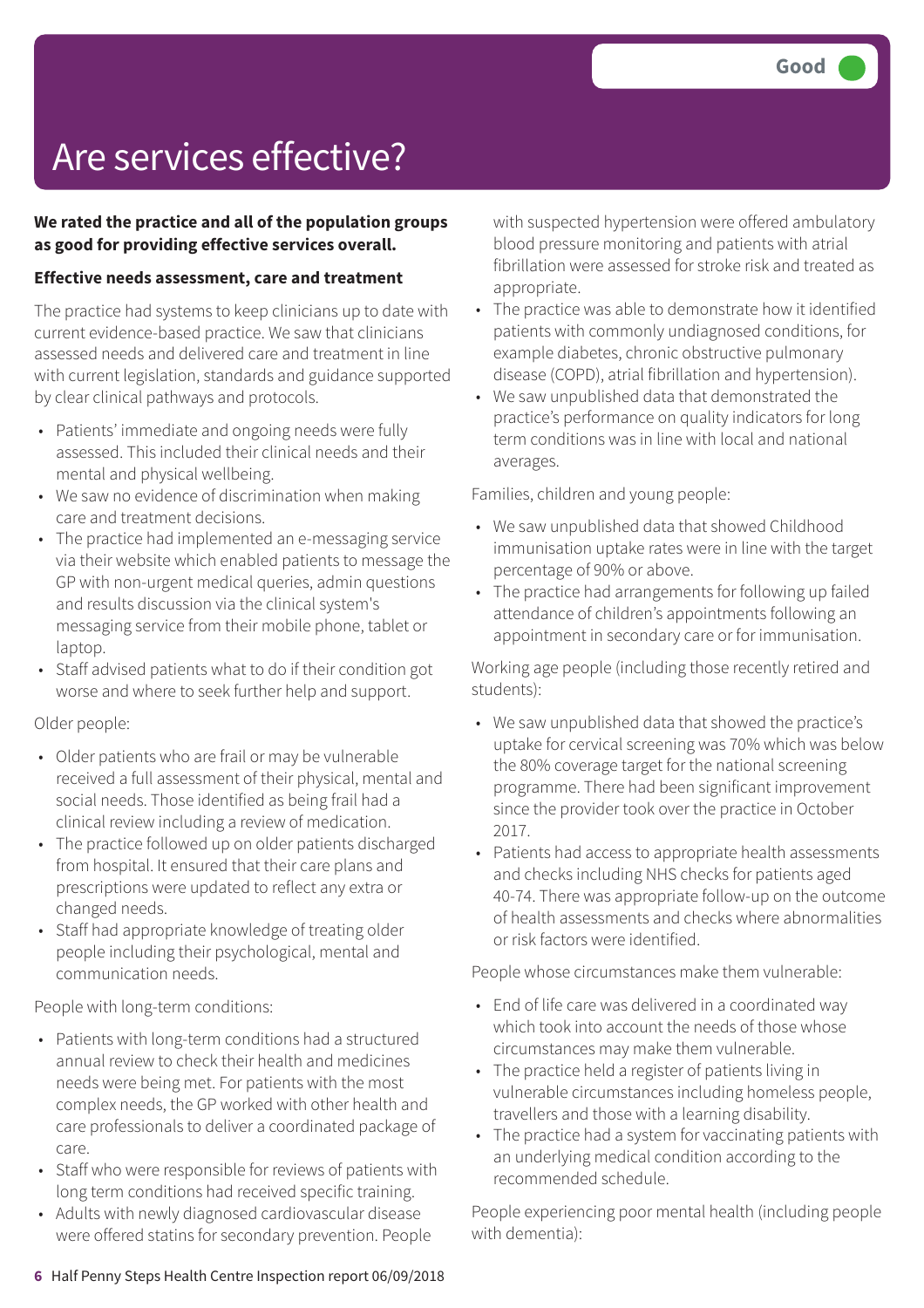### Are services effective?

- The practice assessed and monitored the physical health of people with mental illness, severe mental illness, and personality disorder by providing access to health checks, interventions for physical activity, obesity, diabetes, heart disease, cancer and access to 'stop smoking' services. There was a system for following up patients who failed to attend for administration of long term medication.
- When patients were assessed to be at risk of suicide or self-harm the practice had arrangements in place to help them to remain safe.
- Patients at risk of dementia were identified and offered an assessment to detect possible signs of dementia. When dementia was suspected there was an appropriate referral for diagnosis.
- The practice offered annual health checks to patients with a learning disability.

### **Monitoring care and treatment**

The practice had a comprehensive programme of quality improvement activity and routinely reviewed the effectiveness and appropriateness of the care provided.

- The practice used information about care and treatment to make improvements.
- The practice was actively involved in quality improvement activity. Where appropriate, clinicians took part in local and national improvement initiatives*.*
- At the time of our inspection there was no up to date information about QOF performance for this provider as they had taken on the contract in October 2017. However live information provided by the practice demonstrated an improvement in QOF performance.

### **Effective staffing**

Staff had the skills, knowledge and experience to carry out their roles.

- Staff had appropriate knowledge for their role, for example, to carry out reviews for people with long term conditions, older people and people requiring contraceptive reviews.
- Staff whose role included immunisation and taking samples for the cervical screening programme had received specific training and could demonstrate how they stayed up to date.
- The practice understood the learning needs of staff and provided protected time and training to meet them. Up to date records of skills, qualifications and training were maintained. Staff were encouraged and given opportunities to develop.
- The practice provided staff with ongoing support. There was an induction programme for new staff. This included one to one meetings, appraisals, coaching and mentoring, clinical supervision and support for revalidation.
- There was a clear approach for supporting and managing staff when their performance was poor or variable.

### **Coordinating care and treatment**

Staff worked together and with other health and social care professionals to deliver effective care and treatment.

- We saw records that showed that all appropriate staff, including those in different teams and organisations, were involved in assessing, planning and delivering care and treatment.
- The practice shared clear and accurate information with relevant professionals when discussing care delivery for people with long term conditions and when coordinating healthcare for care home residents. They shared information with, and liaised, with community services, social services and carers for housebound patients and with health visitors and community services for children who have relocated into the local area.
- Patients received coordinated and person-centred care. This included when they moved between services, when they were referred, or after they were discharged from hospital. The practice worked with patients to develop personal care plans that were shared with relevant agencies.
- The practice ensured that end of life care was delivered in a coordinated way which took into account the needs of different patients, including those who may be vulnerable because of their circumstances.

#### **Helping patients to live healthier lives**

Staff were consistent and proactive in helping patients to live healthier lives.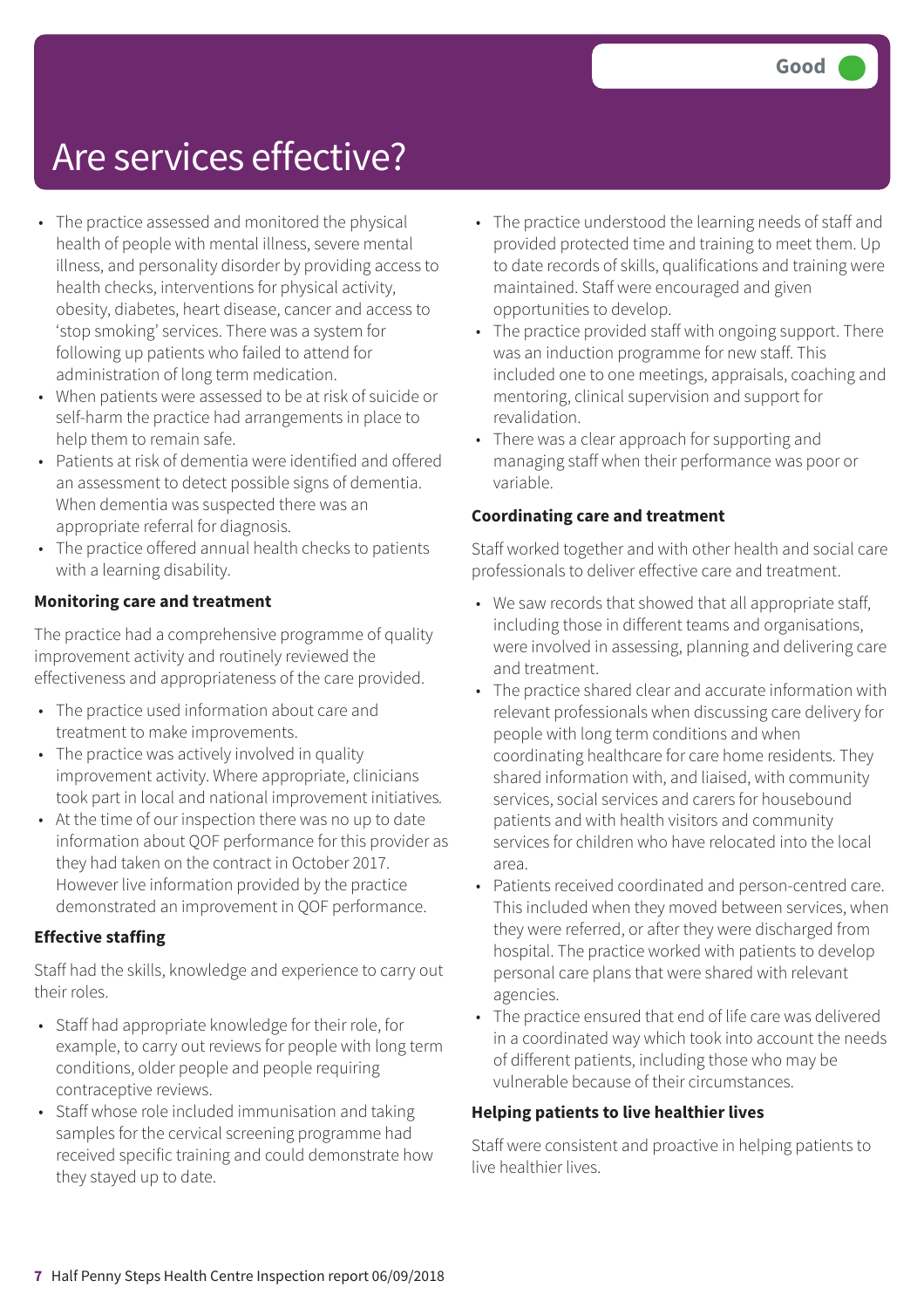### Are services effective?

- The practice identified patients who may be in need of extra support and directed them to relevant services. This included patients in the last 12 months of their lives, patients at risk of developing a long-term condition and carers.
- Staff encouraged and supported patients to be involved in monitoring and managing their own health, for example through social prescribing schemes.
- Staff discussed changes to care or treatment with patients and their carers as necessary.
- The practice supported national priorities and initiatives to improve the population's health, for example, stop smoking campaigns, tackling obesity.

### **Consent to care and treatment**

The practice obtained consent to care and treatment in line with legislation and guidance.

- Clinicians understood the requirements of legislation and guidance when considering consent and decision making.
- Clinicians supported patients to make decisions. Where appropriate, they assessed and recorded a patient's mental capacity to make a decision.
- The practice monitored the process for seeking consent appropriately.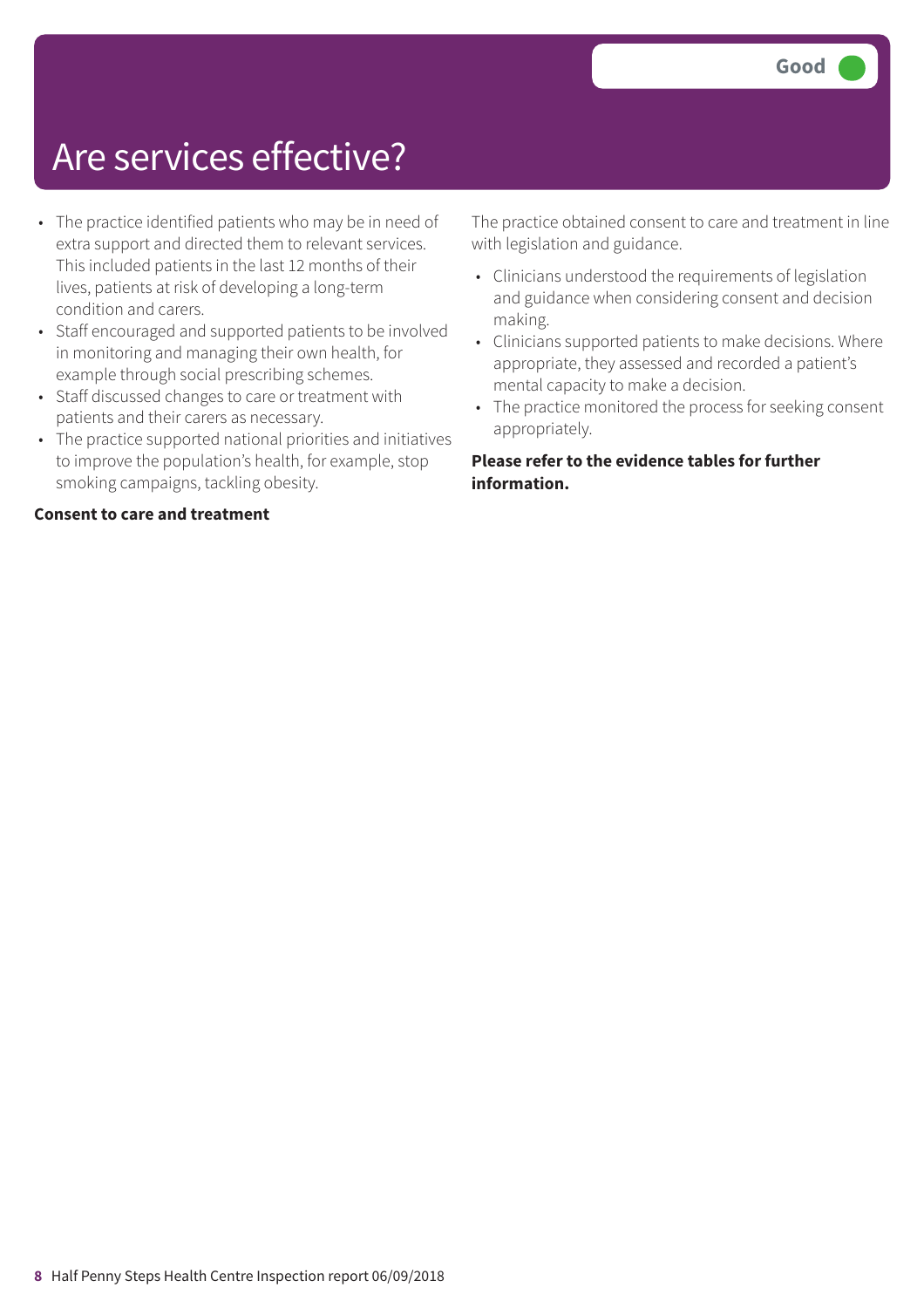# Are services caring?

### **We rated the practice as good for caring.**

#### **Kindness, respect and compassion**

Staff treated patients with kindness, respect and compassion.

- Feedback from patients was positive about the way staff treat people.
- Staff understood patients' personal, cultural, social and religious needs.
- The practice gave patients timely support and information.

#### **Involvement in decisions about care and treatment**

Staff helped patients to be involved in decisions about care and treatment. They were aware of the Accessible Information Standard (a requirement to make sure that patients and their carers can access and understand the information that they are given.)

- Staff communicated with people in a way that they could understand, for example, communication aids and easy read materials were available.
- Staff helped patients and their carers find further information and access community and advocacy services. They helped them ask questions about their care and treatment.
- The practice proactively identified carers and supported them.

### **Privacy and dignity**

The practice requested patients' privacy and dignity.

- When patients wanted to discuss sensitive issues or appeared distressed reception staff offered them a private room to discuss their needs.
- Staff recognised the importance of people's dignity and respect. They challenged behaviour that fell short of this.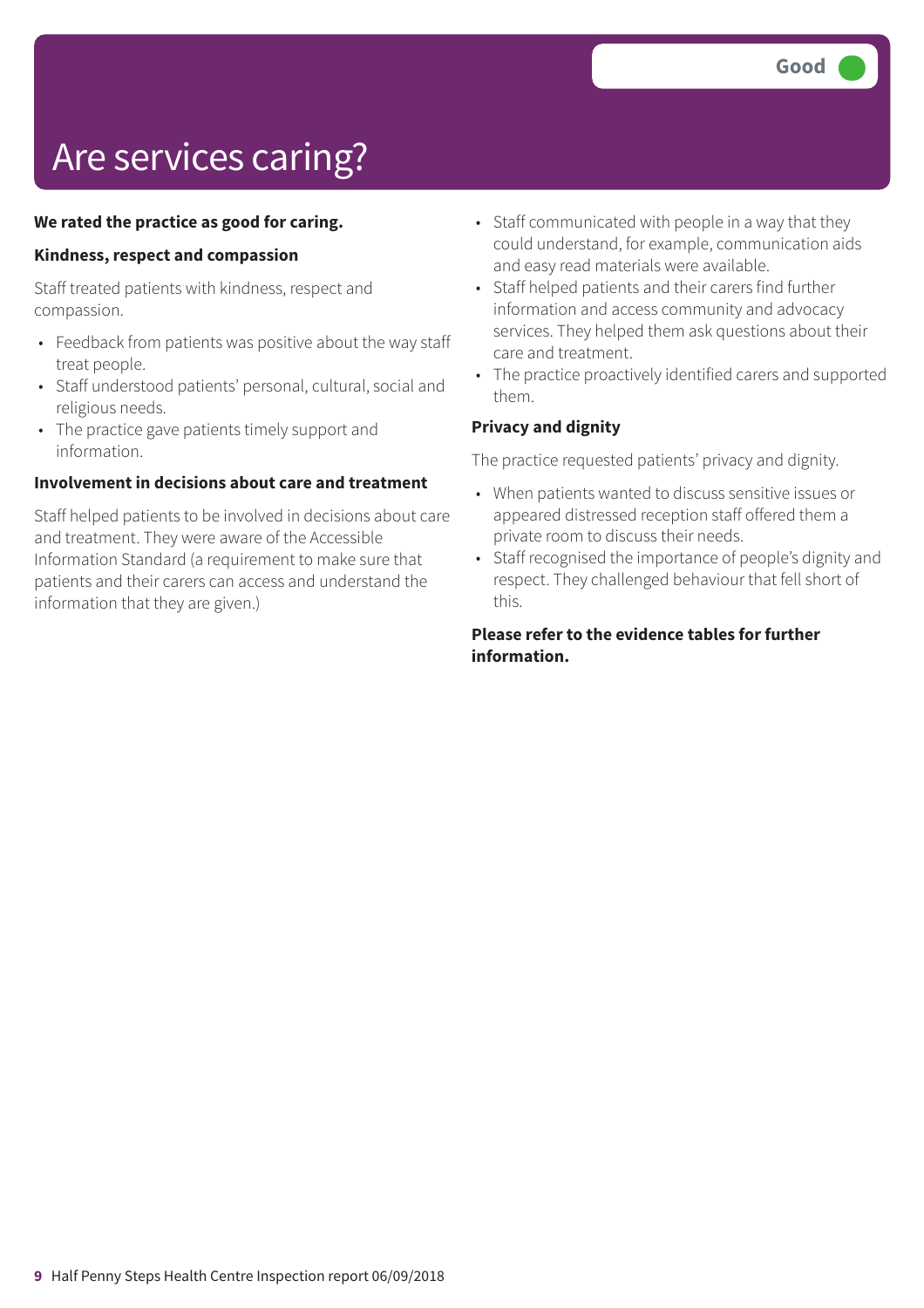## Are services responsive to people's needs?

### **We rated the practice, and all of the population groups, as good for providing responsive services.**

### **Responding to and meeting people's needs**

The practice organised and delivered services to meet patients' needs. It took account of patient needs and preferences.

- The practice understood the needs of its population and tailored services in response to those needs.
- Telephone consultations were available which supported patients who were unable to attend the practice during normal working hours.
- The facilities and premises were appropriate for the services delivered.
- The practice made reasonable adjustments when patients found it hard to access services.
- The practice provided effective care coordination for patients who are more vulnerable or who have complex needs. They supported them to access services both within and outside the practice.
- Care and treatment for patients with multiple long-term conditions and patients approaching the end of life was coordinated with other services.

### Older people:

- All patients had a named GP who supported them in whatever setting they lived, whether it was at home or in a care home or supported living scheme.
- The practice was responsive to the needs of older patients, and offered home visits and urgent appointments for those with enhanced needs. The GP and practice nurse also accommodated home visits for those who had difficulties getting to the practice due to limited local public transport availability.
- The practice had a primary care navigator from Age UK who attended once a week and also attended the monthly multi-disciplinary team (MDT) meeting. They were also alerted if a patient was having difficulties with accessing external agencies and hospital appointments.

People with long-term conditions:

• Patients with a long-term condition received an annual review to check their health and medicines needs were being appropriately met. Multiple conditions were reviewed at one appointment, and consultation times were flexible to meet each patient's specific needs.

• The practice held regular meetings with the local district nursing team to discuss and manage the needs of patients with complex medical issues.

Families, children and young people:

- We found there were systems to identify and follow up children living in disadvantaged circumstances and who were at risk, for example, children and young people who had a high number of accident and emergency (A&E) attendances. Records we looked at confirmed this.
- All parents or guardians calling with concerns about a child under the age of 18 were offered a same day appointment when necessary.

Working age people (including those recently retired and students):

• The needs of this population group had been identified and the practice had adjusted the services it offered to ensure these were accessible, flexible and offered continuity of care. For example, extended opening hours and Saturday appointments.

People whose circumstances make them vulnerable:

- The practice held a register of patients living in vulnerable circumstances including homeless people and those with a learning disability.
- People in vulnerable circumstances were easily able to register with the practice, including those with no fixed abode.

People experiencing poor mental health (including people with dementia):

- Staff interviewed had a good understanding of how to support patients with mental health needs and those patients living with dementia.
- Patients who failed to attend were proactively followed up by a phone call from a GP.

### **Timely access to care and treatment**

Patients were able to access care and treatment from the practice within an acceptable timescale for their needs.

- Patients had timely access to initial assessment, test results, diagnosis and treatment.
- Waiting times, delays and cancellations were minimal and managed appropriately.
- Patients with the most urgent needs had their care and treatment prioritised.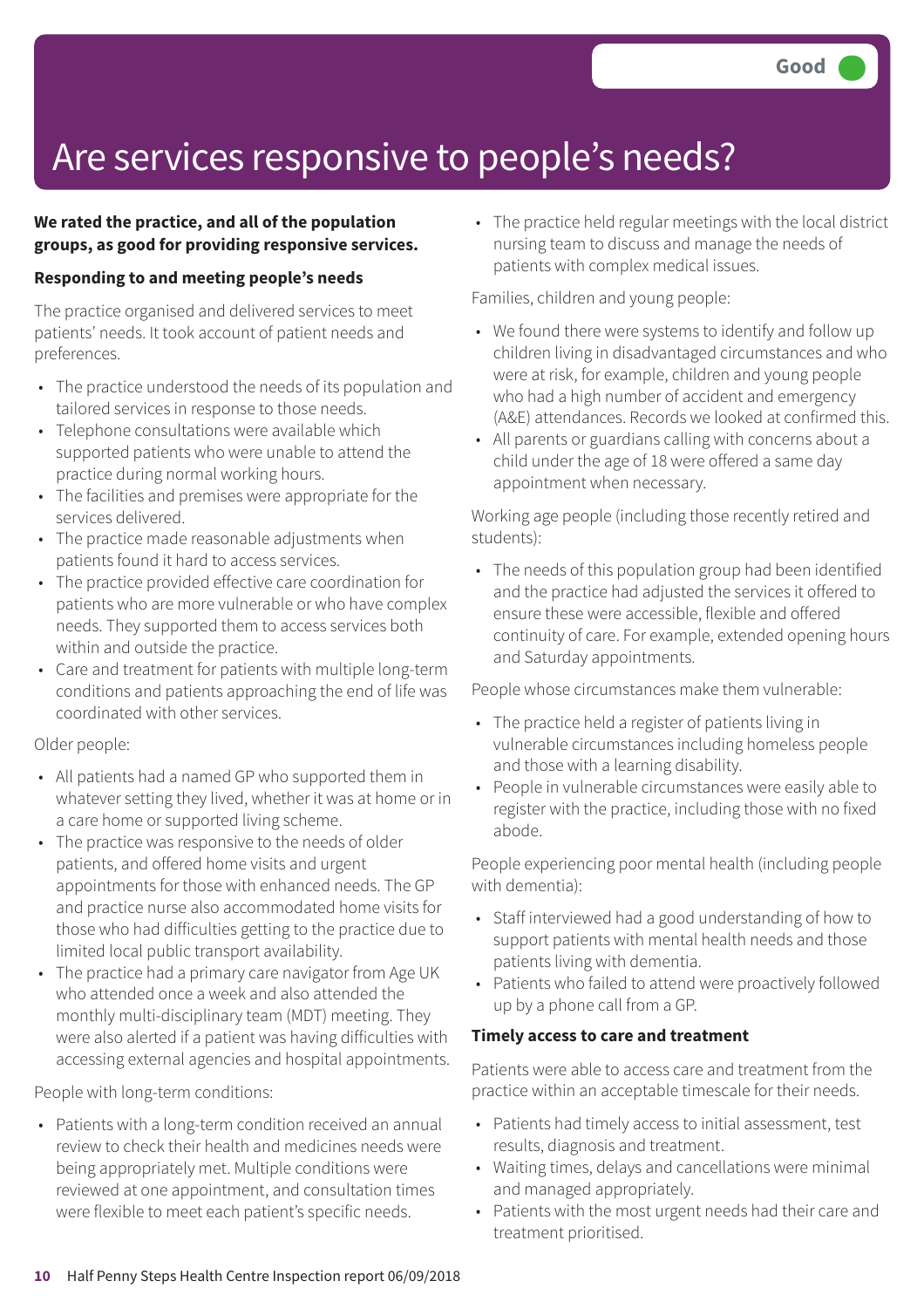### Are services responsive to people's needs?

• Patients reported that the appointment system was easy to use.

### **Listening and learning from concerns and complaints**

The practice took complaints and concerns seriously and responded to them appropriately to improve the quality of care.

- Information about how to make a complaint or raise concerns was available. Staff treated patients who made complaints compassionately.
- The complaint policy and procedures were in line with recognised guidance. The practice learned lessons from individual concerns and complaints and also from analysis of trends. It acted as a result to improve the quality of care.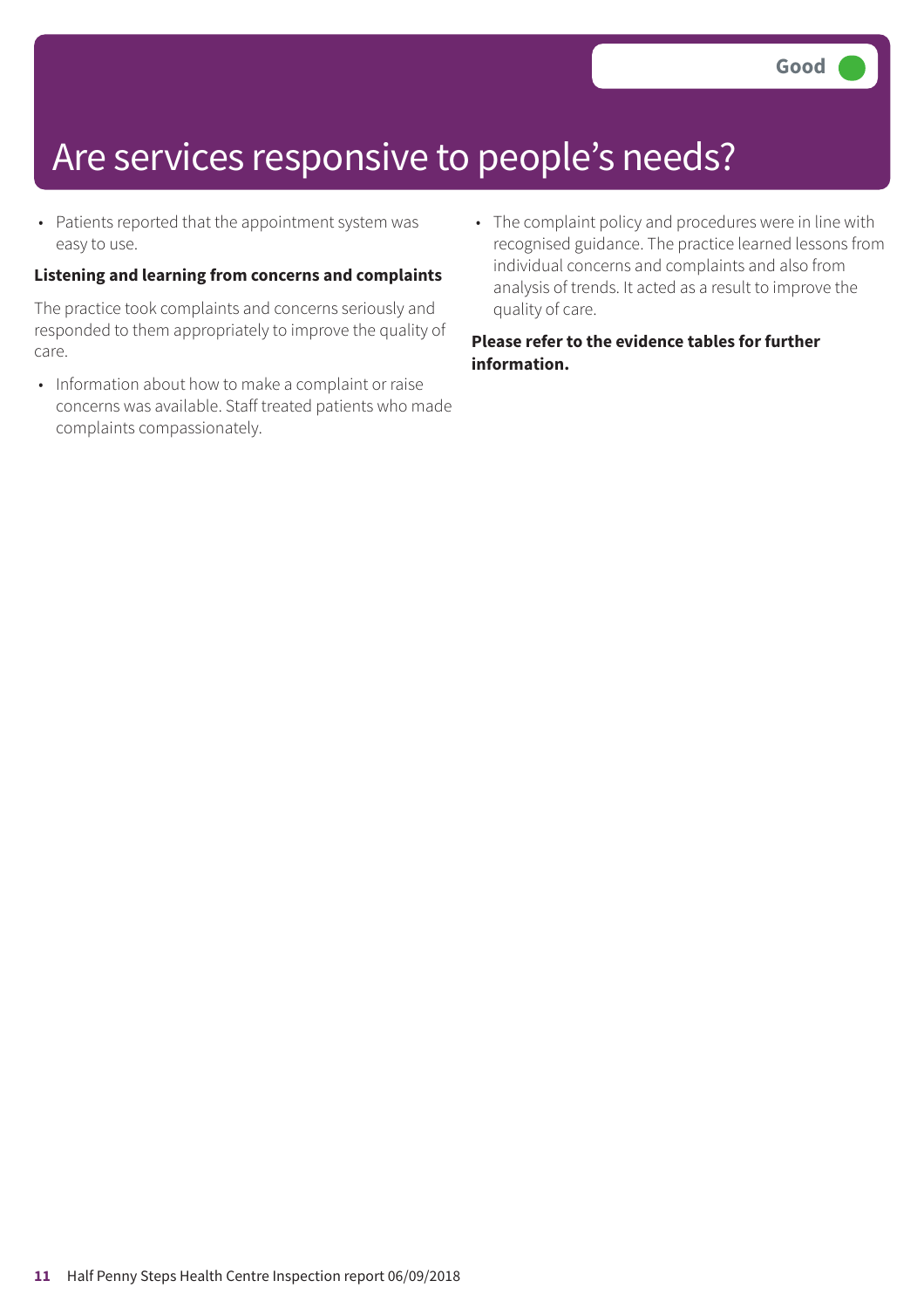# Are services well-led?

### **We rated the practice as good for providing a well-led service.**

### **Leadership capacity and capability**

Leaders had the capacity and skills to deliver high-quality, sustainable care.

- Leaders were knowledgeable about issues and priorities relating to the quality and future of services. They understood the challenges and were addressing them.
- Leaders at all levels were visible and approachable. They worked closely with staff and others to make sure they prioritised compassionate and inclusive leadership.
- The practice had effective processes to develop leadership capacity and skills, including planning for the future leadership of the practice.

### **Vision and strategy**

The practice had a clear vision and credible strategy to deliver high quality, sustainable care.

- There was a clear vision and set of values. The practice had a realistic strategy and supporting business plans to achieve priorities.
- Staff were aware of and understood the vision, values and strategy and their role in achieving them.
- The strategy was in line with health and social care priorities across the region. The practice planned its services to meet the needs of the practice population.
- The practice monitored progress against delivery of the strategy.

### **Culture**

The practice had a culture of high-quality sustainable care.

- Staff stated they felt respected, supported and valued. They were proud to work in the practice.
- The practice focused on the needs of patients.
- Leaders and managers acted on behaviour and performance inconsistent with the vision and values.
- Openness, honesty and transparency were demonstrated when responding to incidents and complaints. The provider was aware of and had systems to ensure compliance with the requirements of the duty of candour.
- Staff we spoke with told us they were able to raise concerns and were encouraged to do so. They had confidence that these would be addressed.
- There were processes for providing all staff with the development they need. This included appraisal and career development conversations. All staff received regular annual appraisals in the last year. Staff were supported to meet the requirements of professional revalidation where necessary.
- There was a strong emphasis on the safety and well-being of all staff.
- The practice actively promoted equality and diversity. Staff had received equality and diversity training. Staff felt they were treated equally.
- There were positive relationships between staff and teams.

### **Governance arrangements**

There were clear responsibilities, roles and systems of accountability to support good governance and management.

- Structures, processes and systems to support good governance and management were clearly set out, understood and effective. The governance and management of partnerships, joint working arrangements and shared services promoted co-ordinated person-centred care.
- Staff were clear on their roles and accountabilities including in respect of safeguarding and infection prevention and control.
- Practice leaders had established policies, procedures and activities to ensure safety and assured themselves that they were operating as intended.

### **Managing risks, issues and performance**

There were clear and effective processes for managing risks, issues and performance.

- There was an effective, process to identify, understand, monitor and address current and future risks including risks to patient safety.
- The practice had processes to manage current and future performance. Practice leaders had oversight of safety alerts, incidents, and complaints.
- Clinical audit had a positive impact on quality of care and outcomes for patients. There was clear evidence of action to change practice to improve quality.
- The practice had plans in place and had trained staff for major incidents.
- The practice considered and understood the impact on the quality of care of service changes or developments.